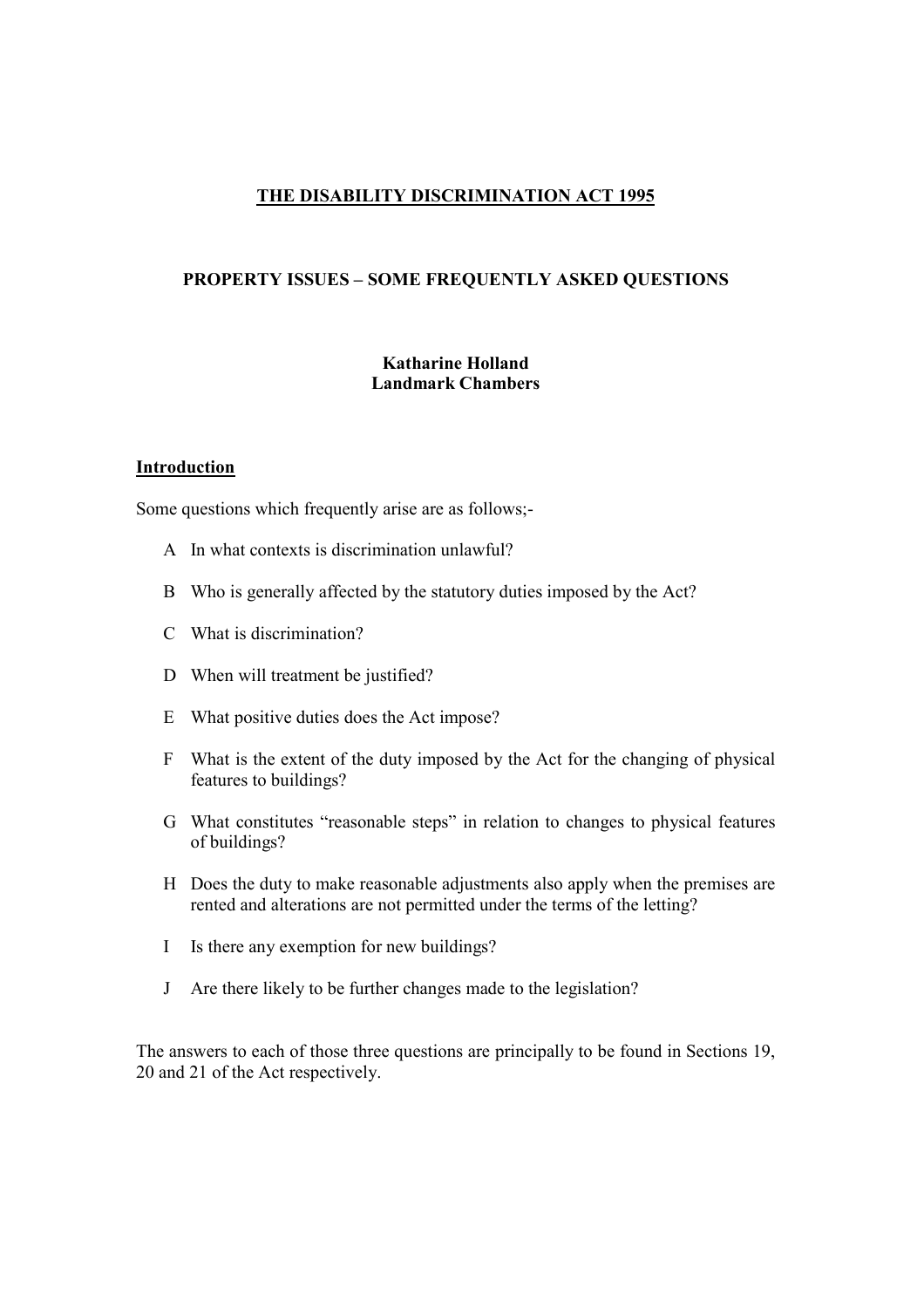# A. In what contexts is discrimination unlawful? – The answer provided by Section 19

There are four main contexts in which discrimination is unlawful and these are set out in Section 19(1). They are as follows;-

## (a) The refusal or deliberate non-provision of services – Section 19(1) (a)

It is unlawful for a provider of services to discriminate against a disabled person

"(a) in refusing to provide, or deliberately not providing, to the disabled person any service which he provides, or is prepared to provide, to members of the public;"

#### (b) The failure to make adjustments under Section 21 - Section 19(1) (b)

It is unlawful for a provider of services to discriminate against a disabled person

"(b) in failing to comply with any duty imposed on him by section 21 in circumstances in which the effect of that failure is to make it impossible or unreasonably difficulty for the disabled person to make use of any such service;"

#### (c) Discrimination in service standards/manner of provision - Section 19(1) (c)

It is unlawful for a provider of services to discriminate against a disabled person

"(c) in the standard of service which he provides to the disabled person or the manner in which he provides it to him"

# (d) Discrimination in the terms on which service is provided – Section 19(1) (d)

It is unlawful for a provider of services to discriminate against a disabled person

 $"$ (d) in the terms on which he provides a service to the disabled person"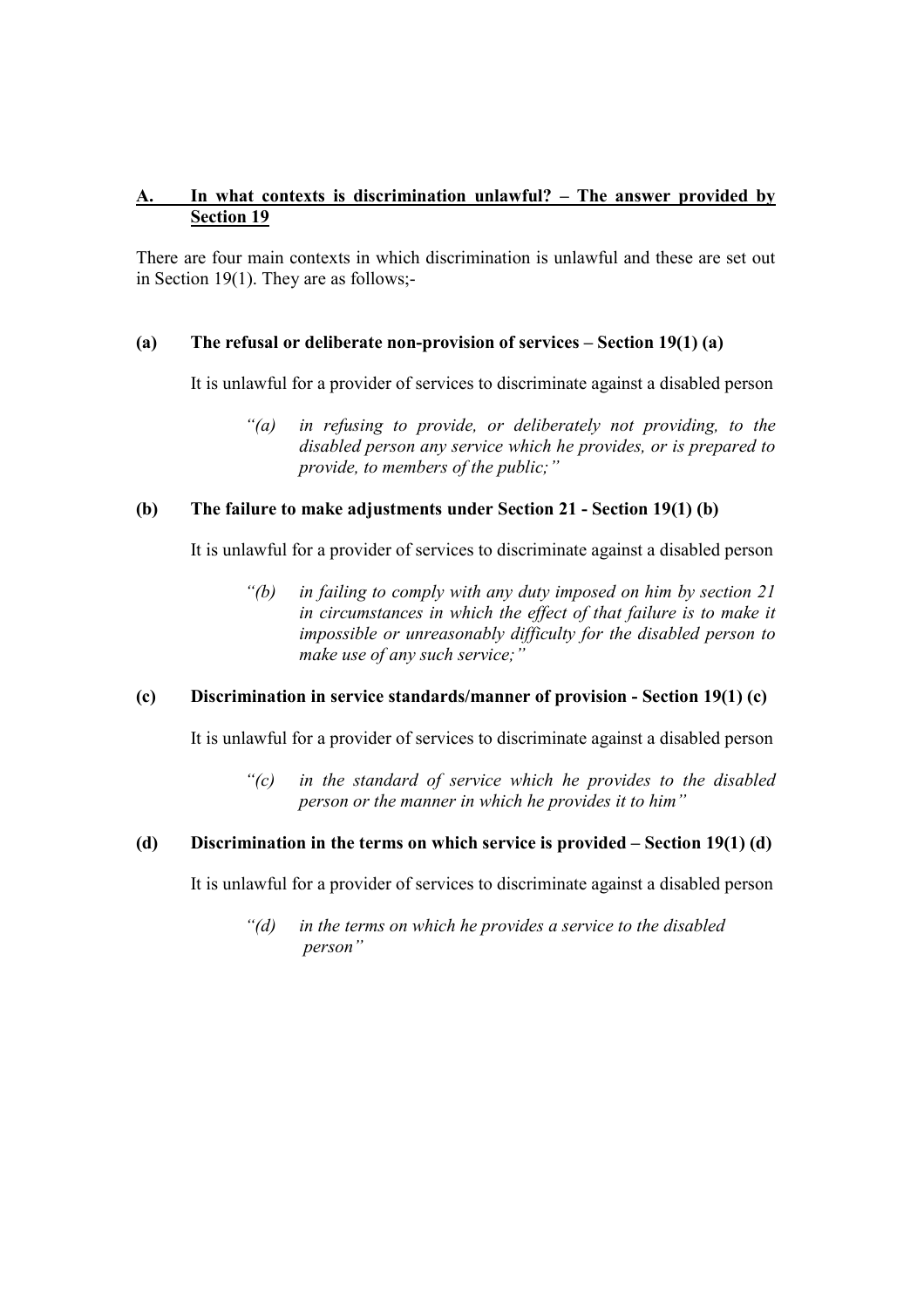# B. Who will generally be affected by the statutory duties imposed by the Act? – The answer provided by Section 19(2)

A person is a "provider of services" if he is concerned with the provision, in the United Kingdom, of services to the public or to a section of the public. The provision of services includes the provision of any goods or facilities. Whether or not such services are provided for payment is irrelevant. The fundamental theme is that everyone should be able to benefit from the services provided at the site in question – the theme is not whether any particular wheelchair will or will not go through a particular door.

Section 19(3) of the Act is a rare example of an Act actually providing examples of the types of services to which the provisions apply. In relation to properties, these specific examples include "access to and use of any place which members of the public are permitted to enter" and (d) "accommodation in a hotel, boarding house or other similar establishment".

# C. What is discrimination? – The answer provided by Section 20

There are the following two types of discrimination.

# (a) Less favourable treatment

A service provider discriminates against a disabled person if

- "(a) for a reason which relates to the disabled person's disability, he treats him less favourably than he treats or would treat others to whom that reason does not or would not apply: and
- $(b)$  he cannot show that the treatment is question is justified"

## (b) Failure to comply with the Section 21 duty to make adjustments

A service provider discriminates against a disabled person if

- $\hat{a}$  he fails to comply with a section 21 duty imposed on him in relation to the disabled person; and
- (b) he cannot show that his failure to comply with that duty is justified."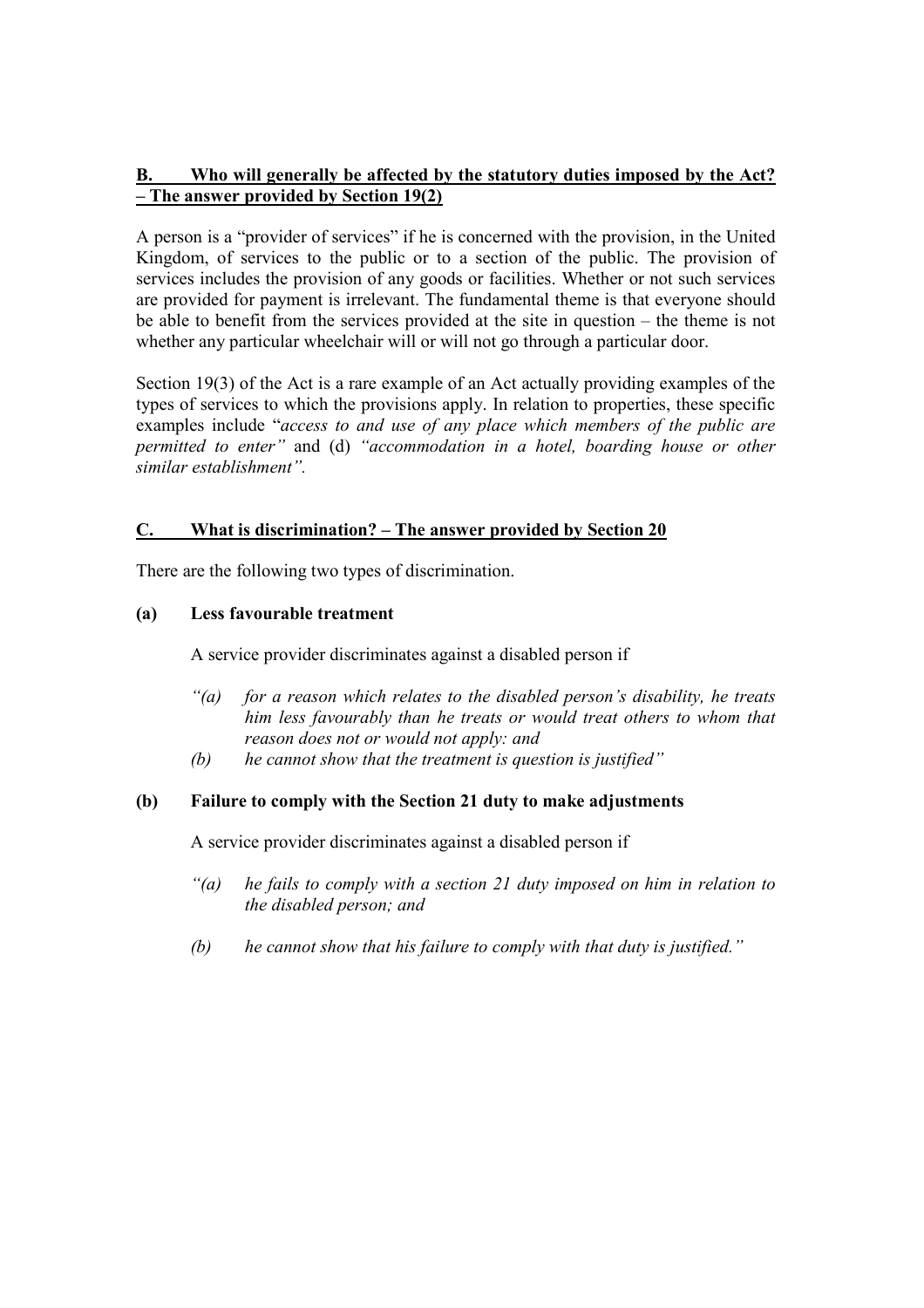## D. When will treatment be justified?

Treatment is justified only if

- $\hat{a}$  in the opinion of the provider of services, one or more of  $[c$ ertain specified] conditions ... are satisfied; and
- (b) it is reasonable, in all the circumstances of the case for him to hold that opinion"

The relevant conditions are;-

#### (a) When the treatment is necessary not to endanger health or safety

This applies where

"(a) in any case, the treatment is necessary in order not to endanger the health or safety of any person (which may include the disabled person)"

## (b) When the treatment is necessary because the disabled person is unable to understand the nature of the agreement or give an informed consent

This applies where

"(b) in any case, the disabled person is incapable of entering into enforceable agreements"

## (c) When the treatment is necessary to enable services to be provided at all

This applies where

"(c) in a case falling within section  $19(1)$  (a), the treatment is necessary because the provider of services would otherwise be unable to provide the service to members of the public"

### (d) Where the treatment in relation to standards or terms is necessary to enable the service to be provided

This applies where

"(d) in a case falling within section  $19(1)$  (c) or (d), the treatment is necessary in order for the provider of services to be able to provide the service to the disabled person or to other members of the public"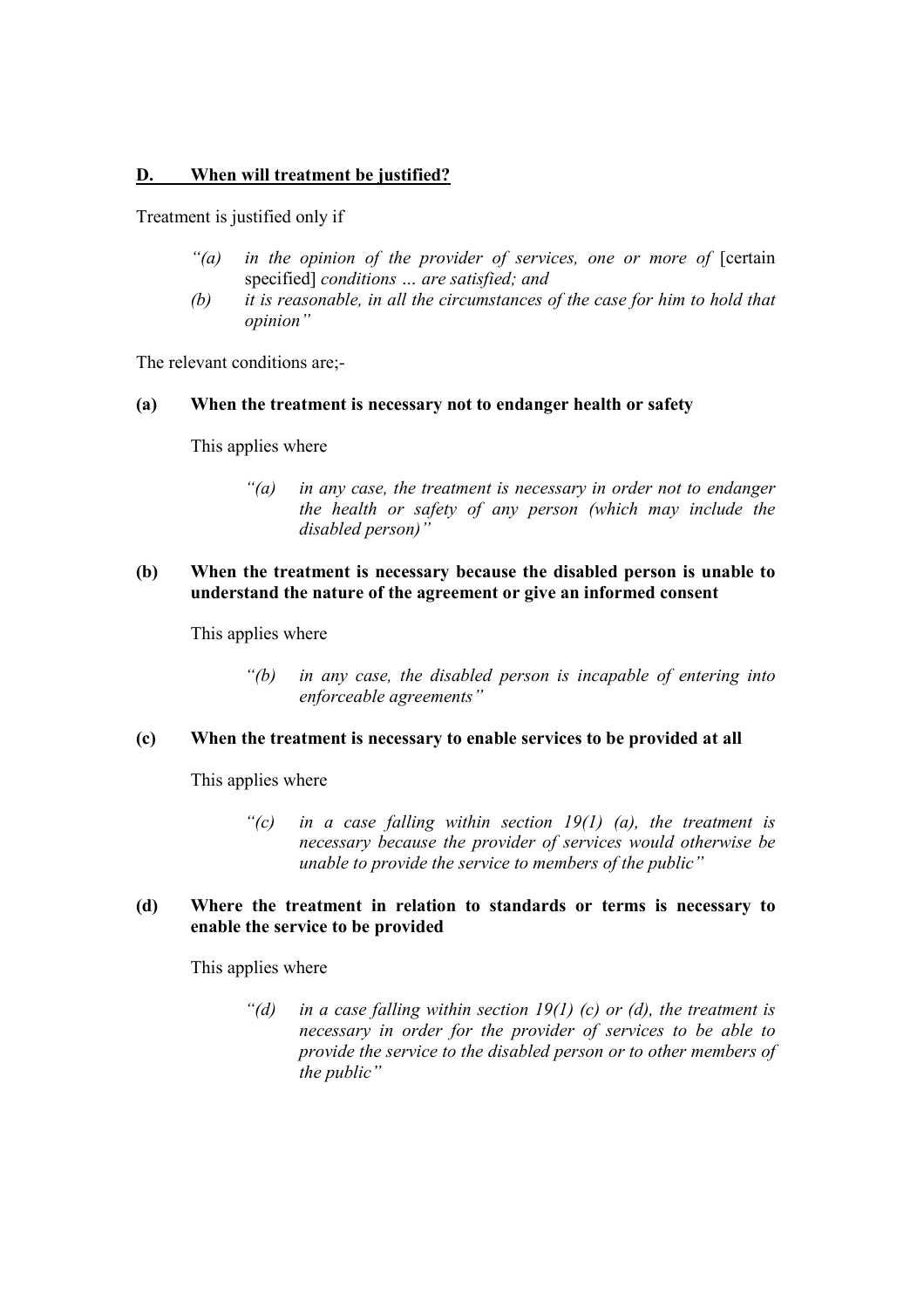### (e) When treatment in the form of the greater cost of providing services is necessary in order to provide the service

### This applies where

"(e) in a case falling within section  $19(1)(d)$ , the difference in the terms on which the services is provided to the disabled person and those on which it is provided to other members of the public reflects the greater cost to the provider of services in providing the service to the disabled person"

For the purposes of this sub-section, any increase in the cost of providing the service resulting from having to comply with the duty to make adjustments under Section 21 is to be disregarded.

## E. What positive duties does the Act impose? – The answer provided by Section 21

There are three forms of duty imposed under the Act. These are as follows;-

- (a) A duty to change practices, policies and procedures<sup>1</sup>
- (b) A duty to change physical features

-

(c) A duty to provide an auxiliary aid or service<sup>2</sup>.

It is in relation to the second of these duties that from  $1<sup>st</sup>$  October 2004, service providers will be under a new<sup>3</sup> positive duty, which is capable of requiring the outlay of

(a) enable disabled persons to make use of a service which a provider of services provides, or is prepared to provide, to members of the public

(b) facilitate the use by a disabled person of such a service, it is the duty of the provider of that service to take such steps as it is reasonable, in all the circumstances of the case, for him to have to take in order to provide that auxiliary aid or service."

<sup>&</sup>lt;sup>1</sup> This duty which has been imposed since  $1<sup>st</sup>$  October 1999 applies in the following circumstances;-

 $\degree$ (1) Where a provider of services has a practice, policy or procedure which makes it impossible or unreasonably difficult for disabled persons to make use of a service which he provides, or is prepared to provide, to other members of the public, it is his duty to take such steps as it is reasonable, in all the circumstances of the case, for him to have to take in order to change that practice, policy or procedure so that is no longer has that effect."

<sup>2</sup> This duty has been in existence since  $1<sup>st</sup>$  October 1999 and applies in the following circumstances;-

<sup>&</sup>quot;(4) Where an auxiliary aid or service (for example, the provision of information on audio tape or of a sign language interpreter) would  $-$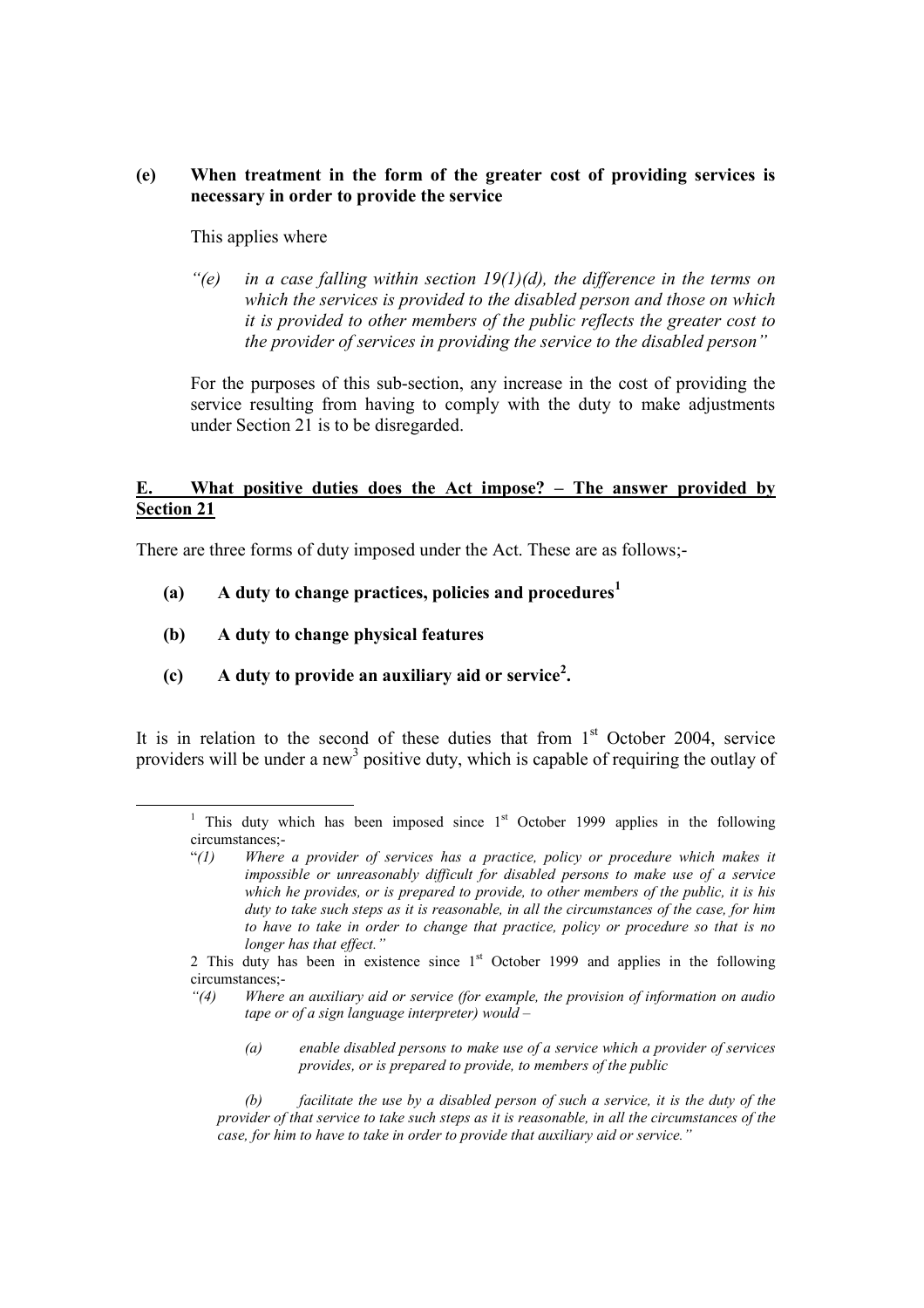considerable expenditure against their commercial interests. However, it is important to note that Section 21(6) specifically provides that nothing in the section requires a provider of services to take any steps which would fundamentally alter the nature of the service in question or the nature of his trade, business or profession.

## F. What is the extent of the duty imposed by the Act to change the physical features of a building? – The answer provided by Section 21 and Chapter 4 of the Code of Practice

The duty applies in the following circumstances;-

- "(2) Where a physical feature (for example, one arising from the design or construction of a building or the approach or access to premises), makes it impossible or unreasonably difficult for the disabled person to make use of such a service, it is the duty of the provider of that service to take such steps as it is reasonable, in all the circumstances of the case for him to have to take in order to  $-$ 
	- (a) remove that feature:
	- (b) alter it so that it no longer has that effect:
	- (c) provide a reasonable means of avoiding the feature: or
	- (d) provide a reasonable alternative method of making the service in question available to disabled persons"

# G. What constitutes "reasonable steps" in relation to changes to physical features to a building? – The answer provided by the Code of Practice

Section 21 merely refers to a service provider being under a duty to take such steps as it is reasonable, in all the circumstances of the case, for it to have taken. The Code of Practice goes further than this and states that it will vary according to

- the type of service being provided;
- the nature of the service provider and its size and resources:
- the effect of the disability on the individual disabled person.

It also provides a non-exhaustive list of factors to be taken in to account. These are;-

- whether taking any particular steps would be effective in overcoming the difficulty that disabled people face in accessing the services in question;
- the extent to which it is practicable for the service provider to take the steps;

<sup>&</sup>lt;sup>3</sup> Save for the duty under Section 21(2)(d) which relates to the provision of services by reasonable alternative means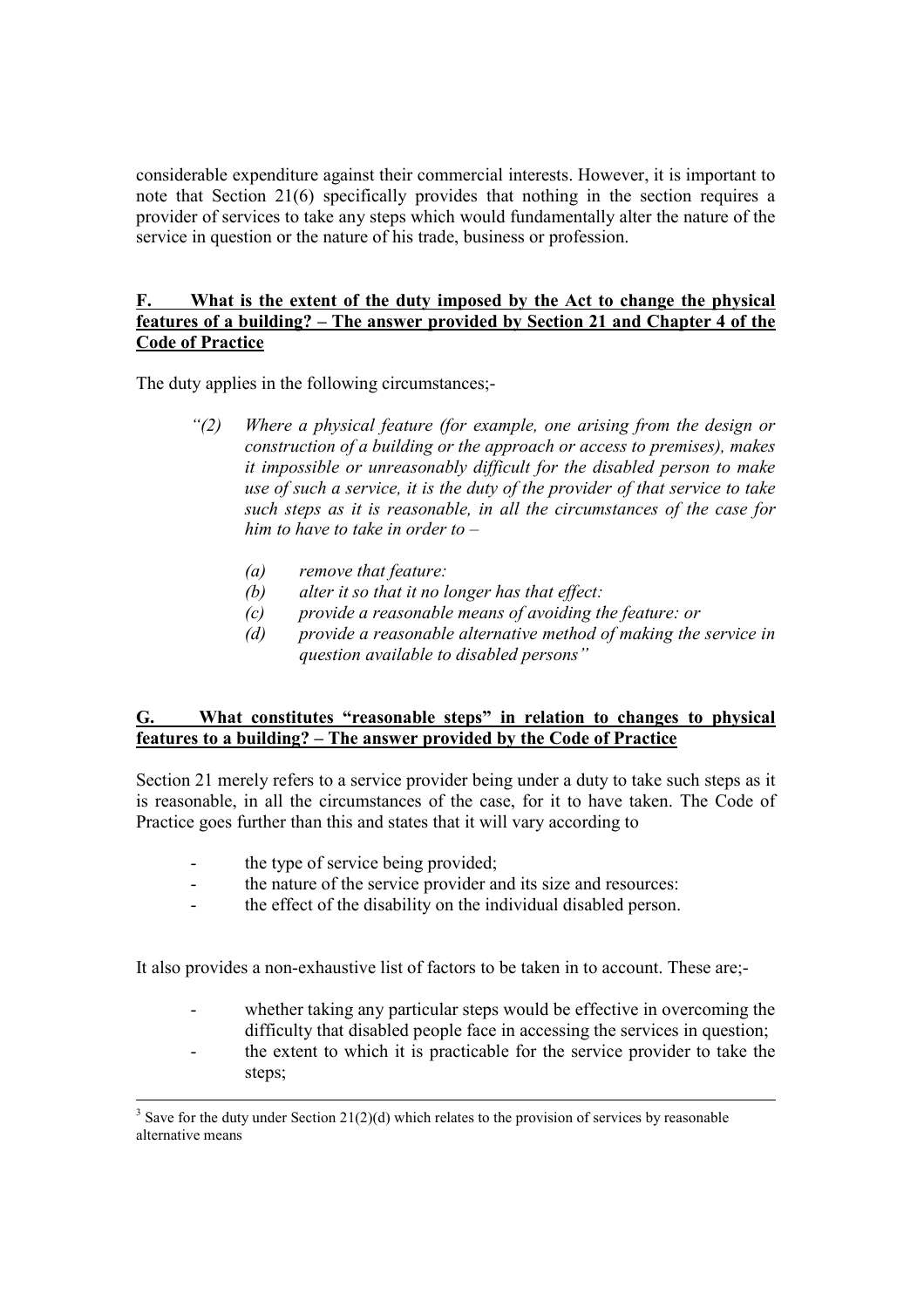- the financial and other costs of making the adjustment;
- the extent of any disruption which taking the steps would cause;
- the extent of the service provider's financial and other resources;
- the amount of any resources already spent on making adjustments;
- the availability of financial or other assistance.

Most helpfully of all, however, the Code of Practice goes on provide in Chapter 5 a number of examples in relation to the four types of adjustment listed in Section 21(2), of what might or might not constitute reasonable adjustments. A selection of these are as follows;-

#### Removal of features

A Code of Practice example is as follows;

"A countryside visitor centre includes, as an attraction, a lakeside walk. However, a stile prevents access to the lakeside walk for those with mobility difficulties. The park authority which runs the centre removes the stile and replaces it with an accessible gate. This is likely to be reasonable steps…"

#### Alteration of features

A Code of Practice example is as follows;

"A local religious group holds prayer meetings in a building entered by steps. The room in which the prayer meetings are held has a narrow entrance door... [It] installs a permanent ramp at the entrance of the building. [It] also widens the door to the room. These are likely to be reasonable steps …"

# Providing a reasonable means of avoiding the physical feature

A Code of Practice example is as follows;

"A firm of solicitors is located in a building whose front entrance is only accessible by climbing a flight of stairs. At ground level, there is a bell and a sign saying "Please ring for disabled access". However, the bell is not answered promptly, even in bad weather, so that a disabled person often has to wait for an unreasonable time before gaining access to the building. This is unlikely to be a reasonable means of avoiding the feature"

#### Providing a reasonable alternative method of making services available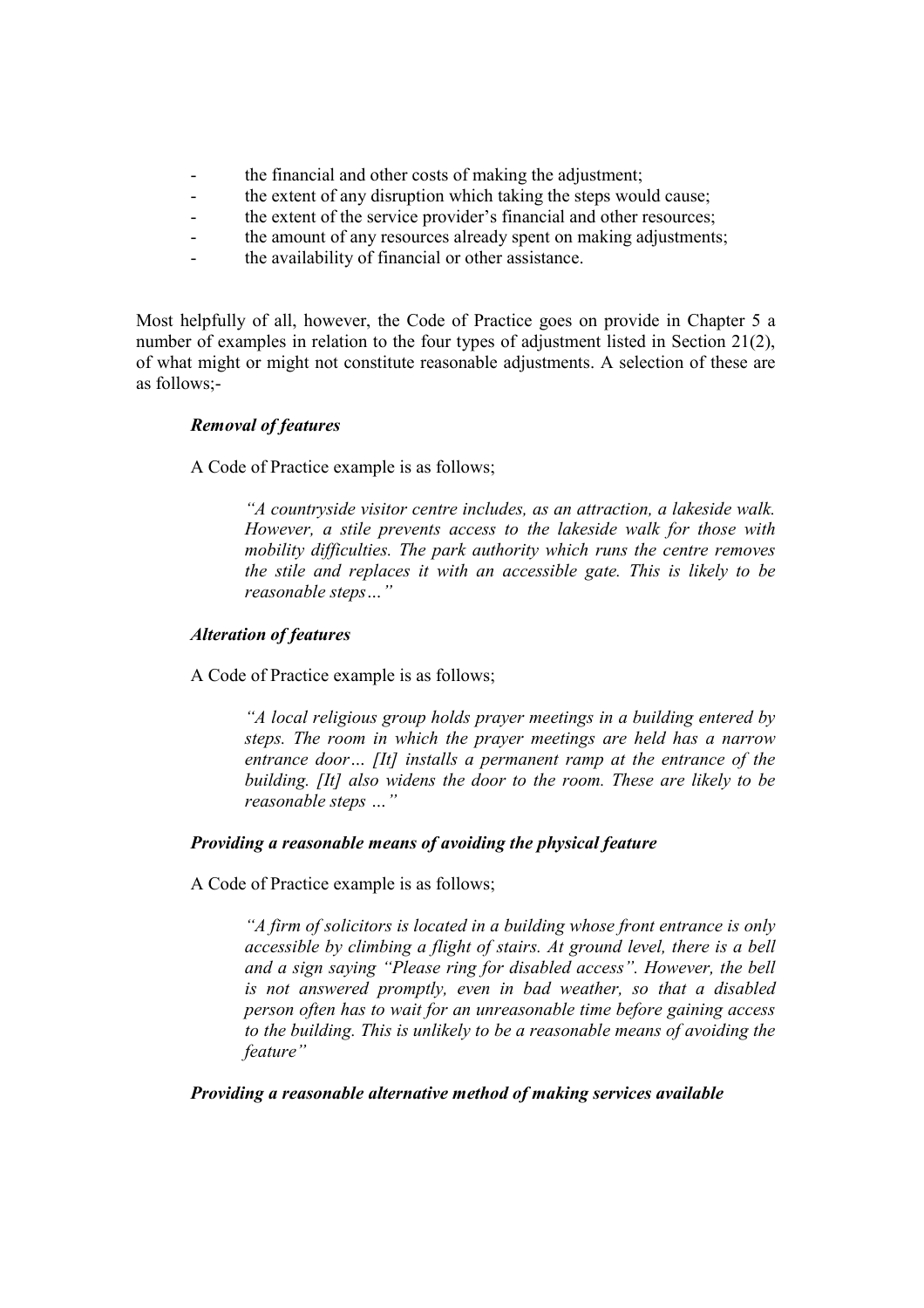A Code of Practice example is as follows;

"A small self-service pharmacist's shop has goods displayed on high shelving separated by narrow aisles. It is not practicable to alter this arrangement. The goods are not easily accessible by many disabled people. The shop decides to provide a customer assistance service. On request, a member of staff locates goods and brings them to the cash till for a disabled customer. This is the provision of a service by an alternative method … This is likely to be a reasonable step…"

### H. Does the duty to make reasonable adjustments also apply when the premises are rented and alterations are not permitted under the terms of the letting? – The answer provided by Section 27

The basic theme is that if an alteration would otherwise be prohibited under the terms of the relevant lease, the Act now has the effect that a written application for consent may be made which the landlord will not be entitled to withhold unreasonably - but consent may be granted subject to reasonable conditions<sup>4</sup>. If the landlord unreasonably withholds consent or grants it subject to unreasonable conditions, then an application may be made to the county court for a declaration to this effect and authorizing the tenant or sub-tenant to make the alteration concerned<sup>5</sup>.

The question of whether an alteration is prohibited by a lease is irrelevant in determining the question of whether there has been compliance with Section 21 unless the tenant or sub-tenant has actually made an application in writing for consent for the alteration<sup>6</sup>. However, on any application to the Court for enforcement of the Act under Section 25, the landlord may be joined to the proceedings and the court may again determine whether there has been an unreasonable refusal to the grant of consent for alterations or whether unreasonable conditions have been imposed in relation to the grant of such consent<sup>7</sup>.

-

 $4$ More specifically, if an alteration would otherwise be prohibited under the terms of a lease of the premises (including a situation in which conditions apply to the alteration of premises or conditions may be attached to the grant of consent for alterations), the lease is now to be read as if it provided;-

<sup>(</sup>a) for the occupier to be entitled to make the alteration with the written consent of the lessor;

<sup>(</sup>b) for the occupier to have to make a written application to the lessor for consent if he wishes to make the alteration;

<sup>(</sup>c) if such an application is made, for the lessor not to withhold his consent unreasonably; and

 $(d)$  for the lessor to be entitled to make his consent subject to reasonable conditions"

<sup>5</sup> Part II of Schedule 4 para 6

<sup>6</sup> Part II of Schedule 4 para 5

<sup>7</sup> Part II of Schedule 4 para 7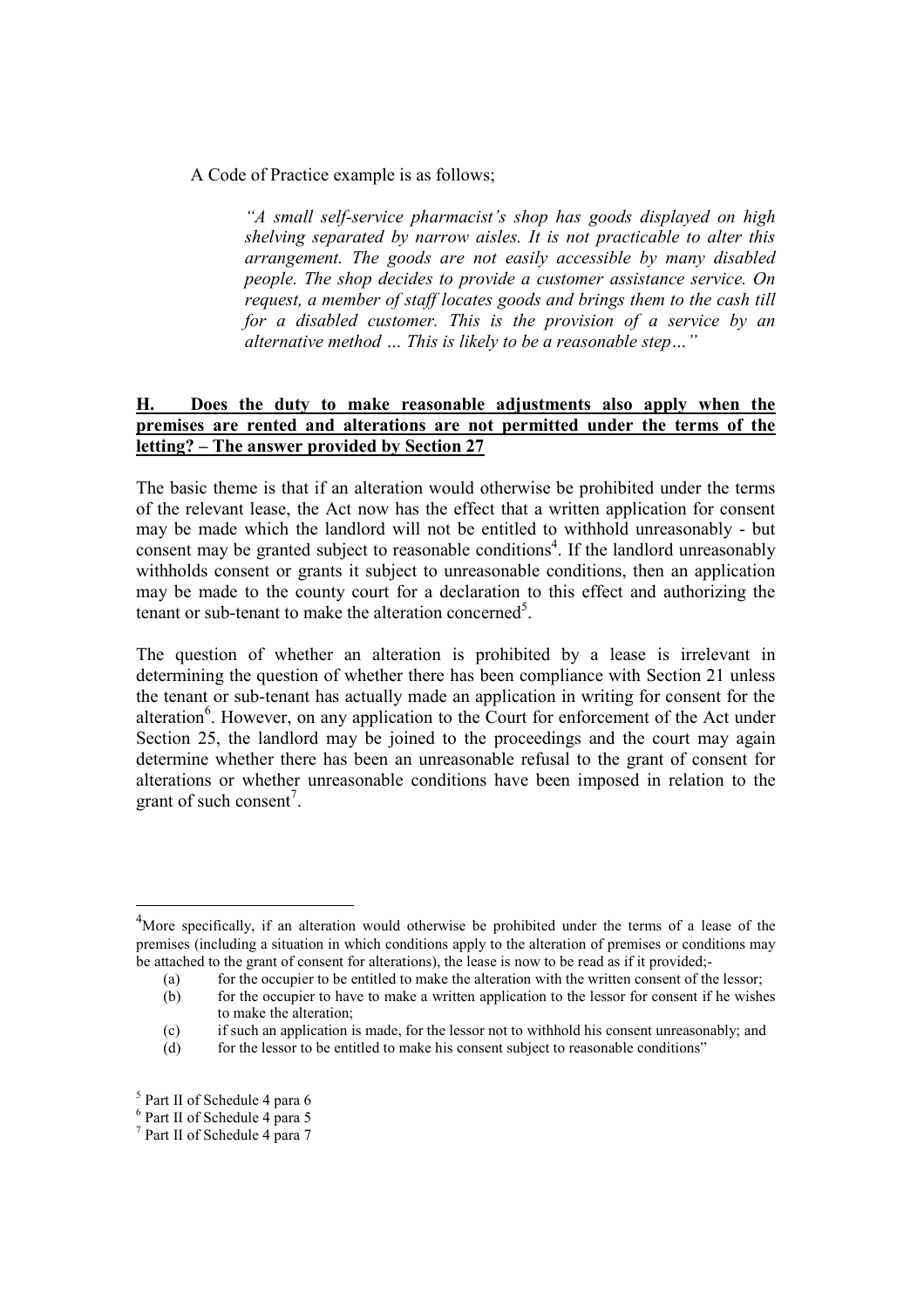## I. Is there any exemption for new buildings? – The answer provided by the Disability Discrimination (Provider of Services) (Adjustment of Premises) Regulations

A building in England or Wales that complies with Part M of the Building Regulations 1992, 1999 and 2004<sup>8</sup> should already make reasonable provision for disabled people to gain access to and use the building. Generally speaking, a building complies with Part M if its physical features accord with those detailed in the Approved Document M and these will make it "*reasonable safe and convenient*" for disabled people to gain access to and within a building to use it.

As a result of this, Regulations<sup>9</sup> will also come in to force on  $1<sup>st</sup>$  October 2004 which provide for an exemption in relation to such premises. This exemption means that a service provider who provides services from a building will not have to make alterations or adjustments to physical features which accord with Approved Document M if 10 years or less have passed since their construction or installation<sup>10</sup>. The service provider may still however be required to provide a reasonable means of avoiding the feature or a reasonable alternative method of making services available.

# J. Are there likely to be further changes made to the legislation – The answer provided by the regulatory provisions in Section 20 and 21

The answer to this question is that it is very likely indeed that changes to this part of the legislation may lie ahead. This is because Sections 20 and 21 contain a considerable number of references to the ability to make regulations to supplement the provisions of the Act.

With respect to Section 20, these are as follows;-

- Section  $20(6)$  allows for regulations to be made to make provision as to the circumstances in which it is reasonable or not for a service provider to hold the opinion that treatment has been justified.
- Section 20(7) makes provision for regulations for powers of attorney etc.
- Section 20(8) makes provision for regulations to be made as to circumstances other than those already specified in the Act when treatment may be taken to be justified.

<sup>-</sup> $8$  Which came in to force on  $1<sup>st</sup>$  May 2004 and is more detailed than its predecessors, aiming to achieve a greater degree of accessibility for the disabled than its predecessors.<br><sup>9</sup> Disability Discrimination (Providers of Services) (Adjustment of P

Disability Discrimination (Providers of Services) (Adjustment of Premises) Regulations 2004 and the Disability Discrimination (Providers of Services) (Adjustment of Premises) (Amendment) Regulations 2004

 $^{10}$  Regulation 3 and the Schedule to the 2001 Regulations